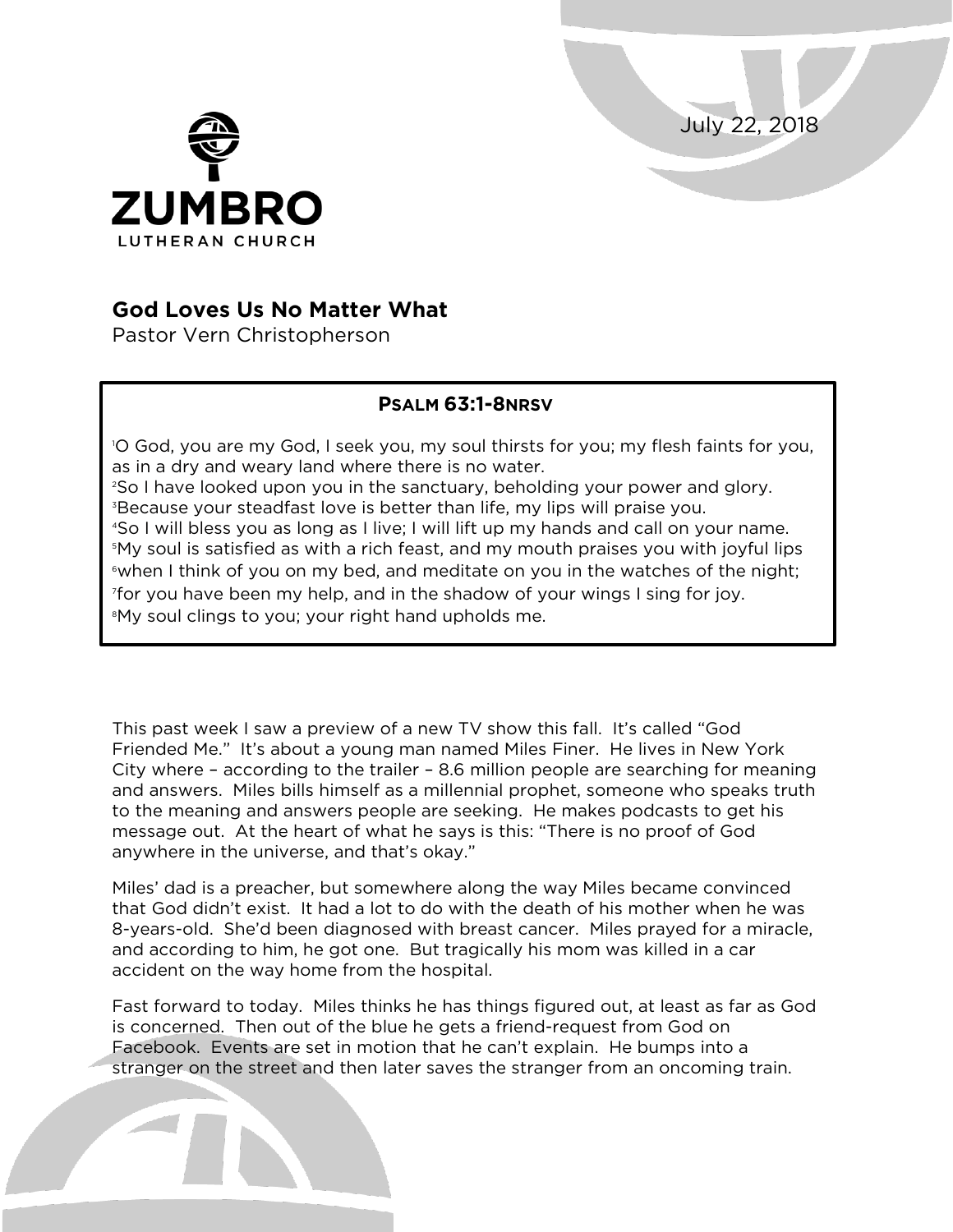He's still incredulous, but he begins to wonder. The preview suggests: "Sometimes life's greatest mysteries can be solved only with a leap of faith."

Now, I don't know if this TV show will be any good, but the preview piqued my interest. I heard an underlying theme that goes something like this: *There is a God. God has a plan for our lives. And God has a way of showing up for us, sometimes when we least expect it.* That theme works for me.

In Psalm 63 we hear the prayers of a desperate person who sounds almost as far away from God as Miles Finer, at least at the beginning. "O God," he cries out, "my soul thirsts for you; my flesh faints for you, as in a dry and weary land where there is no water." The psalmist isn't doubting God's existence, but he's speaking from a time of deep spiritual dryness and weariness. "God, are you there? You seem far away. Don't you care about me?" I suspect we've all asked these questions at one time or another. We've wondered if God is out there, and if so, when and where will God show up for us?

Notice what the psalmist says next: ""So I have looked upon you in the sanctuary, beholding your power and glory." In so many words, the psalmist is telling us that he's still going to worship, even though his spirit is all but dried up. This is a key point. I mean, what often happens when we feel dried up? We stay home. We don't engage in worship. We don't join with others. We turn inward, and hope that things will eventually work out. But that's not the way of the psalmist, who instead joins in whether he feels like it or not.

Next comes an affirmation of trust. "Lord, because your steadfast love is better than life, my lips will praise you. So I will bless you as long as I live." When you think about it, this is a remarkable vow, whether it's made in the ancient world or today. Here we are surrounded by the Mayo Clinic. People come from all over the world. Why are they here? For health, and wellness, and a good long life. And the vast majority of those who come probably want to live as long as possible, right?

The psalmist turns this thinking upside down: "God, your steadfast love is better than life itself. If I don't have that love," he's claiming, "then I don't have anything." The Hebrew word for "steadfast love" is *hesed.* It's much like *agape* love in the New Testament. It's a love that comes from God and is freely given. It's the highest and best gift possible. Jim Limburg says: "Much like John 3:16, it's the sort of love that keeps on loving us no matter what." Here's the truth: whether or not we always *feel* that love; and whether or not we always *feel* very lovable; and whether we live to be 60, 70, or 100 years old, that love is what makes life worthwhile. We are God's idea of some really great children. And that is never going to change.

God's promise of steadfast love is more important than ever, maybe because hope seems to be in such short supply these days. Depression. Dementia. Cancer. A loved one dies in a car accident on the way home from the hospital. A volcano erupts in Hawaii and hundreds of homes are destroyed. A Duck Boat capsizes in the middle of a storm and 17 people drown. Look around. It doesn't take long to feel like God is far away, and we don't have a prayer in the world.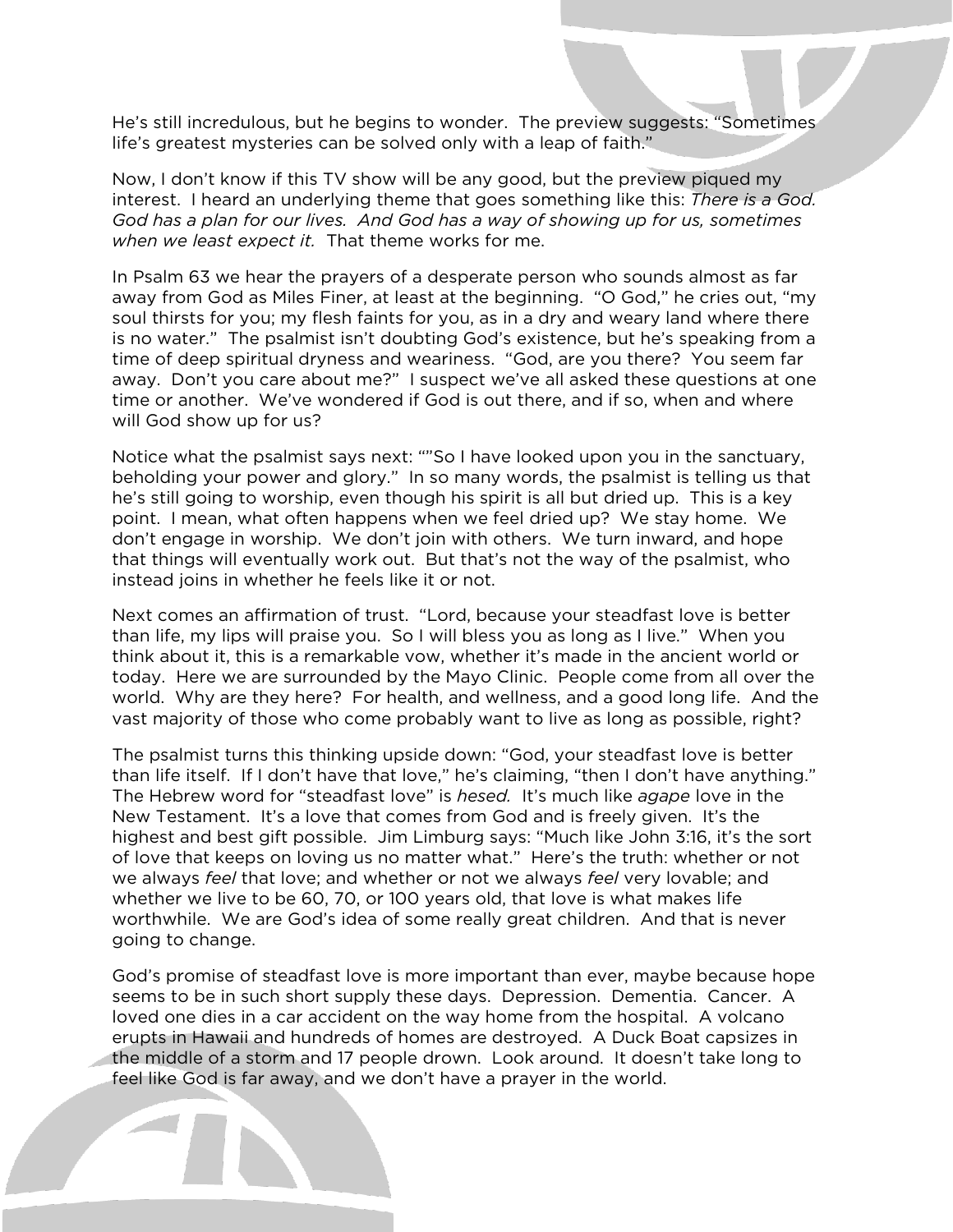Notice what the psalmist does about that. While lying on his bed at night, he remembers the past. But instead of fixating on his problems, instead of tossing and turning for hours on end, instead of getting up early and starting the day, he meditates on the good things God has done for him. "Lord, you have been my help, and in the shadow of your wings I sing for joy." This is really quite amazing. The psalmist focuses on God's help and strength, even when most of the evidence points to the contrary.

I was listening to Fresh Air on MPR on Friday night. Professor Matthew Walker was talking about sleep. Last year Walker came out with a book entitled *Why We Sleep.* During Friday's interview he discussed our lack of sleep as a society. It's an epidemic. And it comes with any number of consequences. Walker had a few suggestions for those of us want to get more of it. One of them you may have heard before: If you wake up in the middle of the night, it's best to get out of bed, move to a chair, and find something to read until your body is tired again. Another suggestion from Walker that you maybe haven't heard. It comes out of research on the positive effects of meditation. Instead of getting out of bed, you can stay under the covers and focus your mind on something encouraging and life-giving. Perhaps something like psalmist says: "Lord, you have been my help, and in the shadow of your wings I sing for joy."

As I've shared before, I'm not a particularly good sleeper. And I haven't done a lot of meditating in my life. But I'm going to give this a try. I want to let go of the nagging problems and instead embrace the steadfast love of God.

Our psalm is a great reminder that God comes to us is in a variety of ways. Whether we're worshipping in the temple in the morning or mediating on our bed in the middle of the night, God shows up and life feels different than before. There's an excellent book called *Sacred Pathways* by Gary Thomas. We plan to read it during Lent. It details nine different ways that we might experience God in our lives, in everything from traditional worship, to meditation, to our work as caregivers, to going for a walk in the woods. What I really like about the book is that it's not one-size-fits-all. What works for one doesn't necessarily work for another. The main thing is to open ourselves to the possibility that God can, and will, show up for us.

Rosie Monson of Zumbro recently experienced God's presence in her life. It came in the middle of a health crisis. One day in early May, Rosie was having trouble breathing. Her husband Duane took her to the emergency room. Doctors weren't able to pinpoint the exact problem, but they kept a close eye on her. After a week or so, and after much insistence from Rosie, they sent her home.

A few days later, Rosie was back in the ER. Her situation had deteriorated. They immediately put her in ICU. She was placed in a medically-induced coma. Before long, the care team was telling Duane and the family that they better prepare for the worst.

Even as the team said this, they told the family to keep talking to Rosie, to keep encouraging her, which they did. As Rosie described it later, over and over she heard them telling her to be strong and to keep fighting. She heard them saying